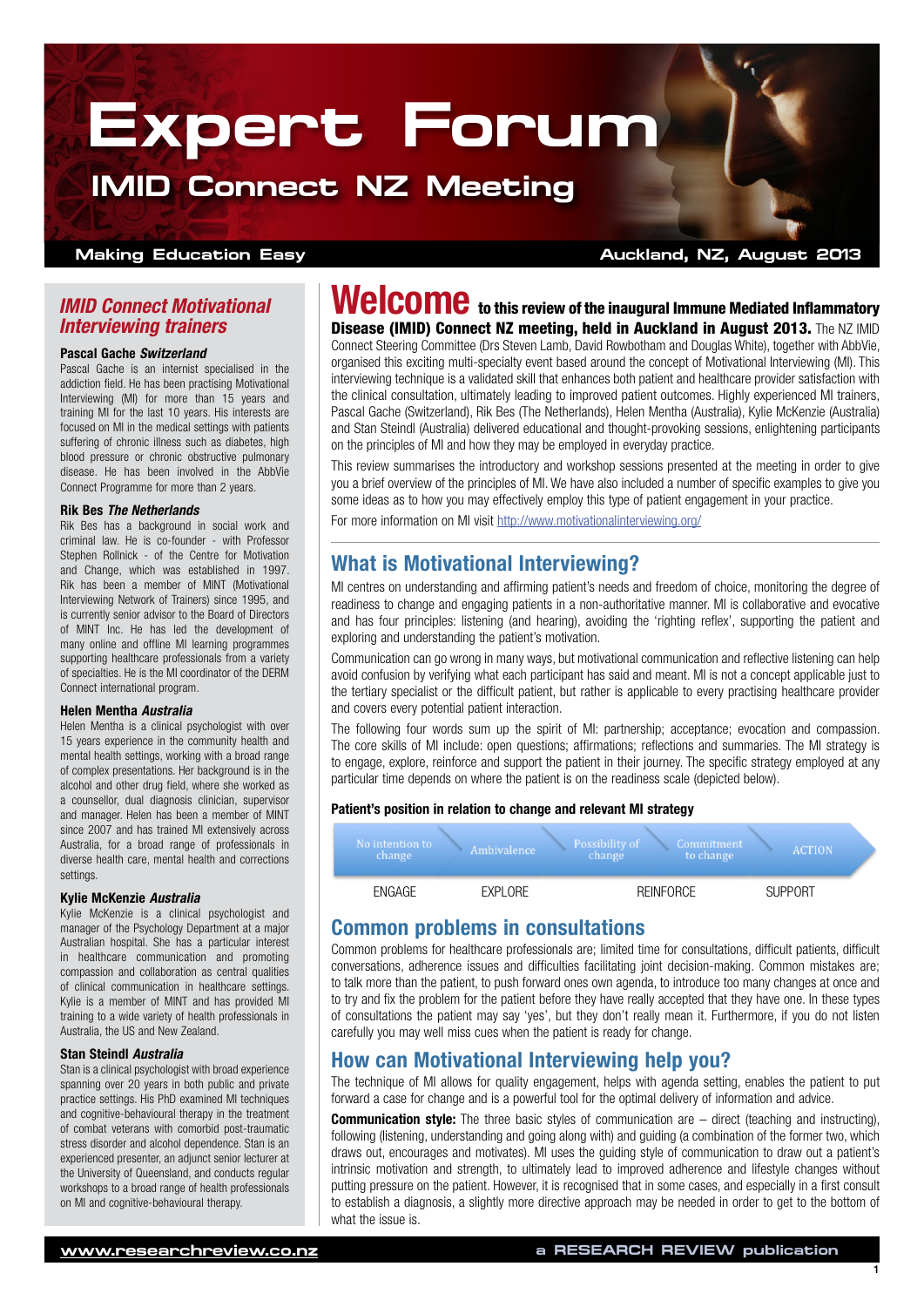#### **Expert Forum IMID Connect NZ Meeting**

**Quality engagement:** The first two minutes of patient engagement are of critical importance. During this time it is crucial that the patient does the majority of the talking and the healthcare professional the majority of the listening. One must listen reflectively and capture patient experience. The degree of empathy towards the patient is related to the degree of patient compliance. If there is little apparent empathy for the patient there may be discord and resistance.

Agenda setting: Think about what shall be discussed with the patient (medication, exercise, their concerns about side-effects, smoking, etc.). Develop an appropriate strategy with the patient.

**Change talk:** The case for change must come from the patient. Change talk is often embedded in a busy conversation and can be missed if one does not listen attentively. The healthcare professional's response to change talk is key and one must not let the opportunity pass to engage with the patient when they hear this type of talk. Ultimately, change talk centres around helping patients to develop and verbalise their positive thoughts on change, which increases the likelihood of change. Change involves contemplation, preparation and action. Preparatory change talk for patients involves them expressing a desire to change, then expressing the ability to change, then reasons for change and the need for change. Mobilising change talk involves commitment, activation and taking steps.

# Workshop 1: Challenging the time constraint

#### Rapid engagement

Good quality engagement is the basis of an effective consultation. Directive open questions are helpful, but remember to let the patient do the majority of the talking in the first two minutes of the consult. Do not attempt to solve the patient's problems. This most likely will engender resistance. Instead, find out what is important to the patient, make sure to validate their issues via reflective listening and show empathy in order to engage them.

#### Agenda setting

Once engagement with the patient has been achieved, one can start to focus the conversation towards specific issues and once those have been identified, one can move towards agenda setting. You will need to find a way of agenda setting that works for you and your patient. For follow-up appointments this could involve the use of a form given to the patient while they are in the waiting room, asking them *'What things do you specifically want to talk about in this consultation?'* If the patient has too many issues in mind, ask them to prioritise and maybe agree to discuss less urgent issues at the next appointment (continued agenda setting), and keep them focused during the appointment. If they have nothing specific that they want to discuss then it may be an opportunity to suggest discussing a specific issue that you would like to address with regard to their health. Remember to keep any questions short and open-ended, and be sure to listen to their agenda issues first. If you run out of time to address any of your agenda items, be sure to explain to the patient that you would like those items to be the first items on the agenda at the next visit. Furthermore, if a patient's agenda item does not fit within the realms of your practice, discuss with them who else may be best suited to help.

#### An example of change talk and an appropriate response:

Patient: *'Well no, I'm actually not that fine. It's easy for you to tell me to be more active but its hard, and I do want to get better, but even my partner can't persuade me to be a perfect patient, so you won't either.'*

Healthcare professional using active and reflective listening: *'You don't like all the pressure and at the same time you would like to find a way to get better.'*

Providing information: Become an artist at providing information. Determine what the patient knows, provide the information and then determine what the patient thinks, feels and might do.

#### Key points:

- You don't have to make change happen, in fact, you can't
- You don't have to come up with all the answers
- Don't wrestle with your patients dance with them instead

#### Giving information and advice

The ideal moment to give information and advice is when the patient is receptive and is expressly asking for such input. Unsolicited advice is rarely heard, remembered, absorbed or acted upon. Ascertain their current level of understanding about their disease and its management. Affirm what is right and address incorrect understandings, then provide new information. Ask them to explain any concerns about their health. Ask the patient's permission to give advice before delivering it. Where possible offer a menu of options, not just the advice you think is best. Indicate your preferred options, clearly stated with supporting evidence, but remember, the choice remains with the patient. Sometimes it may be effective to ask them what advice they would give their best friend if they were in a similar situation.

#### Key points:

- Take time to engage with the patient
- Use open-ended questions
- Let the patient do the majority of the talking in the first two minutes
- Elicit what is important to the patient and prioritise issues to discuss
- Make sure the consultation is dynamic and flexible
- Reflective listening and expression of empathy is crucial for quality engagement
- Give information and advice only when the patient is receptive

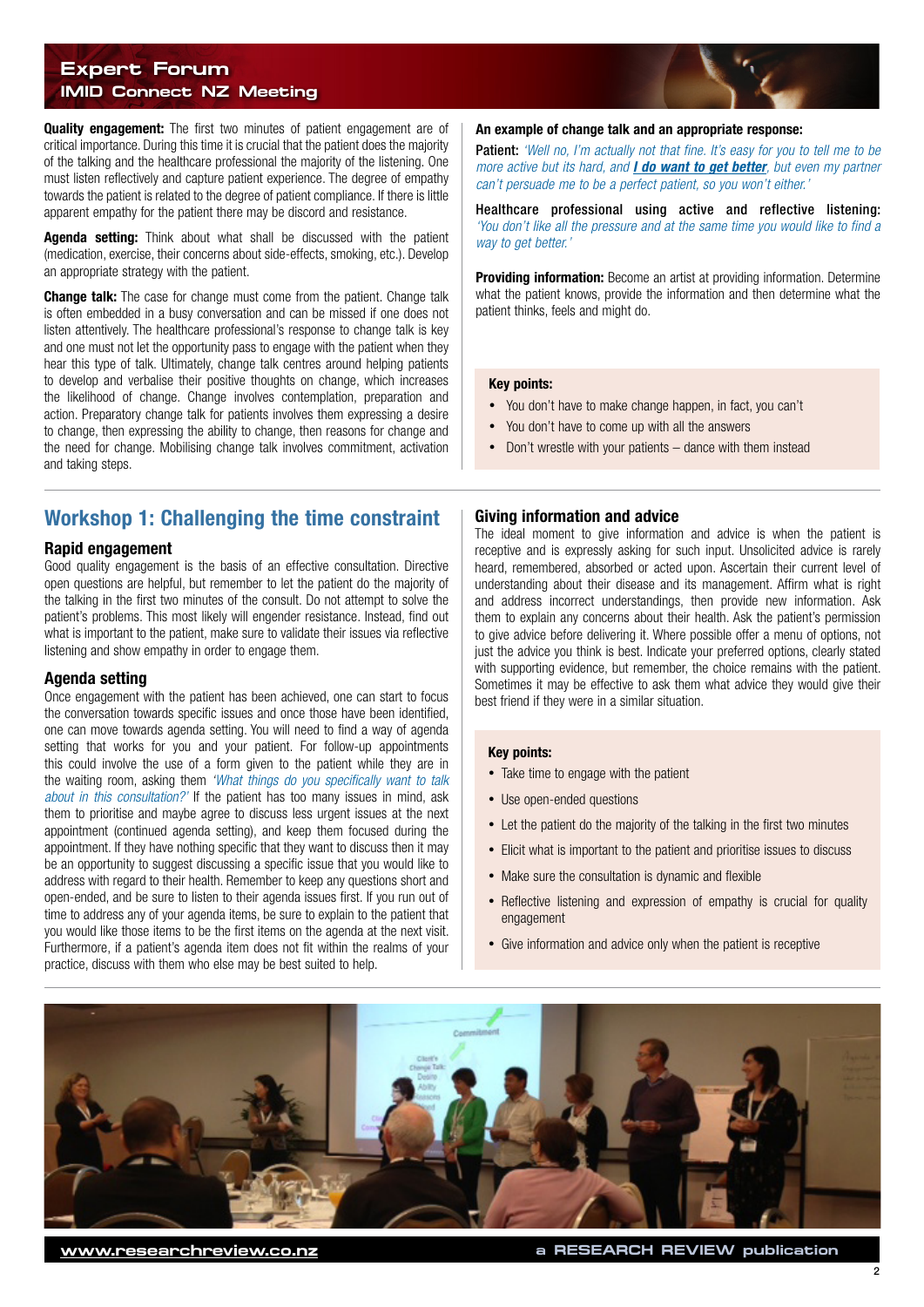### **Expert Forum IMID Connect NZ Meeting**



# Workshop 2: Supporting non-adherent patients

#### Avoid the 'righting reflex'

Healthcare providers have a powerful desire to fix things and this may become automatic, like a reflex, hence the term the 'righting reflex'. Dr Bill Miller discusses the struggles associated with MI and the 'righting reflex' in an informative video available from <http://vimeo.com/17685592>. He points out that if one follows their helper instinct and tries to coax, coarse and confront people into changing, it can have the paradoxical effect of enlisting resistance, making it less likely that they will change.

#### Change talk and sustain talk

Sustain talk includes statements that support the status quo, like the following: *'I don't want to…'; 'I don't see how I could change'; 'I don't need to…'; I'm not ready to…'.* Change talk includes statements that support change, like the following: *'I want to…'; 'I could change'; 'I need to…'; 'I'm ready to…'*  Asking open-ended questions such as: *How?; What?; Why?* and *'Tell me about…'* is a great way to elicit change talk. When change talk is apparent, it is crucial that the healthcare provider elaborates on it (ask open questions), affirms it, reflects upon it and summarises it with the patient. Reflection involves using a statement that expresses the content, meaning or feeling that the patient is expressing. Examples of reflective statements are: *'You're feeling like….'; 'It seems to you that…'; 'It sounds as if you…'.*

If you still don't hear change talk, reflect what you hear with empathy and compassion, and acknowledge personal autonomy – use a statement like *'What you do is up to you'*.

#### Examples of reflecting the change talk:

**Patient:** *'I like to be active, it is just that my work is so busy and I can't afford to get behind'.*

Healthcare professional: *'You like to be active, being active is important to you'.*

Patient: *'I find it hard to stick to the routine. I can do it, it just sucks that I have to'.* Healthcare professional: *'It's great that you feel you can do it'.*

Patient: *'I was a bit worried at first, but the doctor said it was borderline, so it's not like I actually have diabetes'.*

Healthcare professional: *'So the thought of having diabetes concerns you'.*

Patient: *'I've got no more sick leave so I've got to go back to work, but I don't know if I can do it.'*

Healthcare professional: *'You're running out of sick leave, you're a bit worried about that, and you need to go back to work'.*

#### Key points:

- Use more open than closed questions
- Avoid the 'righting reflex'
- Express empathy (talk less than your patient does and reflect what your patient is saying)
- Elicit the patient's own reasons for change
- Listen for, elicit and emphasise change talk
- Use meaningful reflection, being careful not to just parrot back what the patient has said
- Don't steal all the good lines let the patient take ownership of the positive ideas

# Workshop 3: Making joint treatment decisions

#### Elaborating on readiness

Signs that the patient may be ready to shift from considering change to actually making it include decreased sustain talk and resistance, decreased focus on the problems, resolve (or sometimes resignation), increased change talk, questions about change, envisioning change, and experimenting or taking steps. When you hear a patient's readiness to change, identify and elaborate on it by summarising their point of view and any ambivalence. Offer objective evidence of the need for change and an assessment of their situation. Affirm their readiness. When you deem the patient to be on the verge of change, ask them the following types of questions *'What next?'; 'Given what you've said, what do you think you will do next?'; 'What's your next step?'.* 

#### An example of summarising a patient's readiness to change:

*'Let me see if I understand what you are saying. A lot of time has passed since the heart attack…too much time…and you haven't yet made the kind of changes you'd like to make. It's difficult; it's going to be a challenge for sure. On the other hand, you feel that it's really important to do something now, and with a little help, you're at a point where you're ready to give something a try. What do you think your next step will be?'*

#### Negotiating a SMART plan

A SMART plan involves Setting goals, presenting a Menu of options, Arriving at a plan, Re-affirming commitment and Taking action.

**Setting goals:** Open questions are a good way to access the patient's hopes and expectations, followed by good reflective listening to narrow these to specific goals. For example: *'What would you like to see change?'; 'What would you like to have more of? Less of?'; 'How would you like your life to be different?'*

A menu of options: Remember there is more than one right way! Be cautious not to be too directive. Ask the patient what they have already tried doing and add ideas. Another good approach is to brainstorm ideas with the patient, who can then choose the option that suits them best.

Arrive at a plan: Planning is a negotiated process in MI, with neither the healthcare professional nor the patient doing all the work. Be sure to respect informed choices. Assist your patient to consider the following: the steps of each option; difficulties they might encounter; how they might address these difficulties; what resources they might bring to this process and how they will evaluate the plan.

**Reaffirm commitment:** The final task prior to the patient proceeding to taking steps is to reaffirm commitment. At this stage, summarise the plan and then ask the patient a simple closed question such as *'Is that what you plan to do?'* Be aware that this is a natural point where ambivalence may resurface. If this occurs, try not to press for commitment, rather, explore the source of ambivalence. Make sure you enhance the patient's confidence and the importance of the change.

#### Key points:

- Recognise when the patient is ready to commit
- Reaffirm their readiness
- Work together to negotiate a SMART plan
- Reaffirm commitment, enhance confidence and the importance of the change